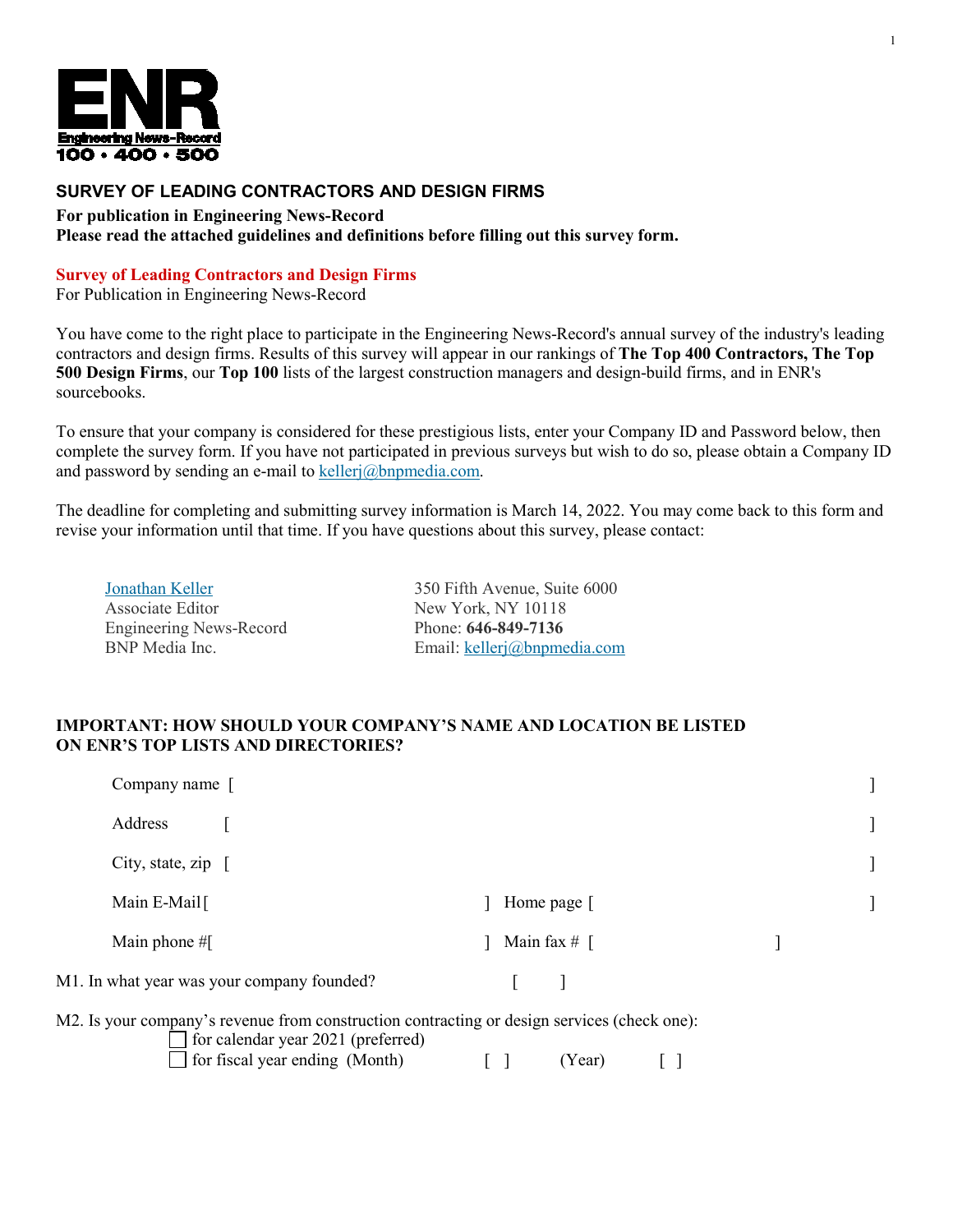M3. Your company's construction industry related revenue comes from what type(s) of work (select all that apply): CONSTRUCTION (General contracting, CM-at-Risk, construction portion of design-build, equipment

procurement and installation services as part of an overall construction contract.)

DESIGN (Design, architectural, engineering, planning, design portion of design-build)

PROFESSIONAL SERVICES (Construction management for-fee, program management for-fee)

M3(a). Please confirm you have reviewed and selected all appropriate type-of-work options for your firm. Confirmed

# **CONSTRUCTION - Top 400 Contractors/Top 100 CM-at-Risk**

Fill out this section if your firm had any CONSTRUCTION contracting revenue in 2021.

# **Important—-No Double Counting**:

• Exclude ANY revenue from divisions or subsidiaries that will be allowed to participate on the Top 400 Contractors, Top 500 Design Firms, Top CM Firms or Top 600 Specialty Contractors under their own name.

DO NOT include the following in Question GC1:

- Design revenue if also reported in Question D1 covering Design Firms
- CM-for-Fee revenue from Question CM1 for Agency CM Ranking or Program Management fees from Question CM2. But CM-at-Risk Revenue from Question GC3 should be included with your Construction revenue in Question GC1.

**GC1**. What was your firm's gross revenue **(in \$ millions)** from general contracting in 2021?

| b. International (see international work section for countries in each region): |  |  |
|---------------------------------------------------------------------------------|--|--|
|                                                                                 |  |  |
|                                                                                 |  |  |
|                                                                                 |  |  |
|                                                                                 |  |  |
|                                                                                 |  |  |
|                                                                                 |  |  |
|                                                                                 |  |  |
|                                                                                 |  |  |
|                                                                                 |  |  |
|                                                                                 |  |  |
| TOTAL INTERNATIONAL                                                             |  |  |

c. TOTAL FOR RANKING PURPOSES (GC1(a) + GC1(b)) …………………………… \$ [ ]

**GC2**. How much of this contracting revenue reported in Question GC1 comes from projects using design-build as the delivery system? (Report design revenue from design-build contracts in Question D2).

**Important:** If you enter into a design-build contract and subcontract the design portion of the contract to third parties, report the total of the revenue from the design-build contract here. See Guidelines.)

| $\overline{\phantom{a}}$ |  |
|--------------------------|--|
| Interna                  |  |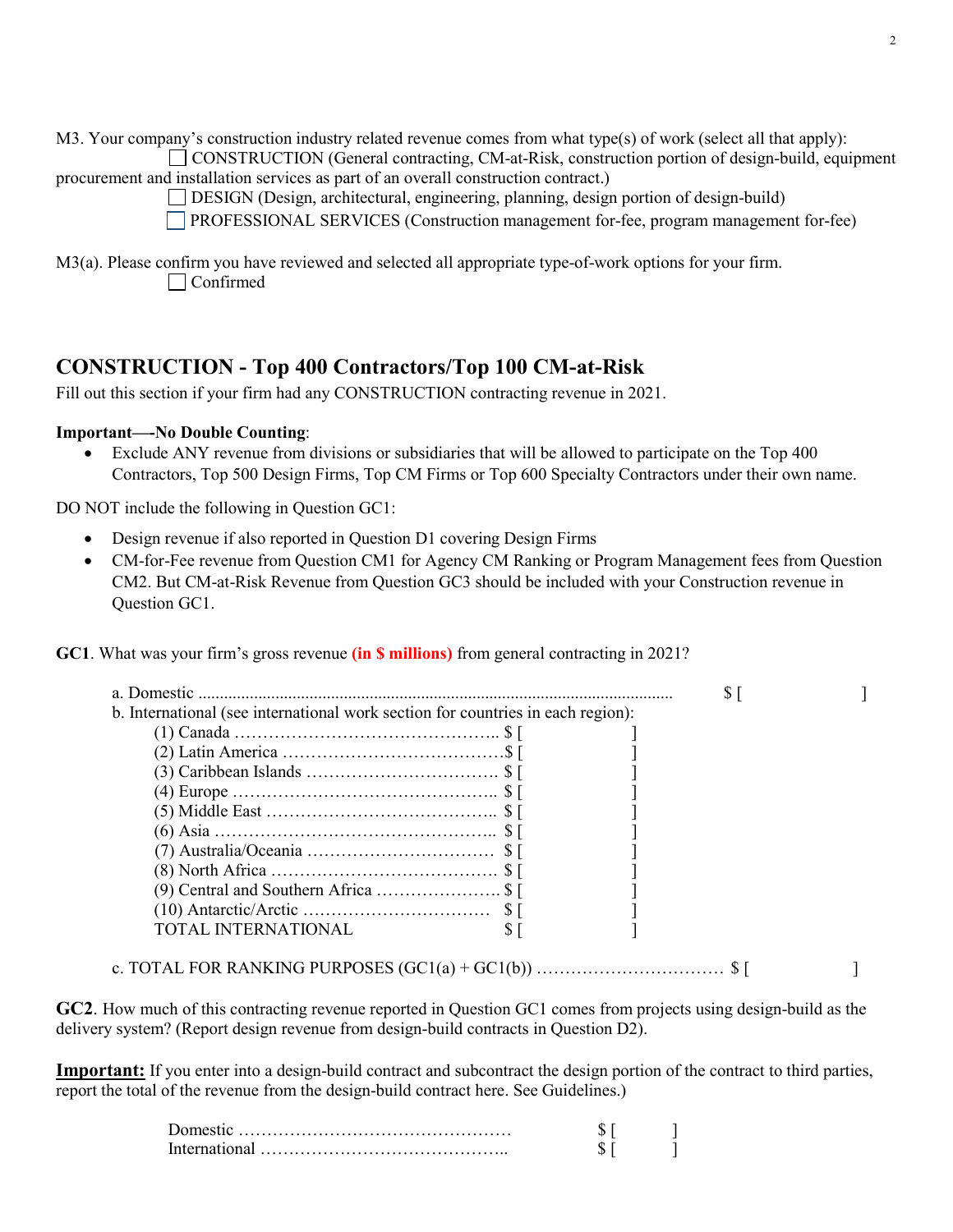$\text{TOTAL} \quad \text{S}$ [ ]

**GC3**. How much of your 2021 domestic and international gross construction contracting revenue, including construction management contracts at-risk (Question GC5) was in the market categories below? This question must be answered by all firms with construction revenue.

**Important**: Your answers in each of these market categories should serve as a starting point for filling out the market sector on the ENR 2022 Sourcebook Survey form, distributed with this survey.

|                                                                                                                                                                                                                 |                                     |                                | <b>Domestic International</b> |  |
|-----------------------------------------------------------------------------------------------------------------------------------------------------------------------------------------------------------------|-------------------------------------|--------------------------------|-------------------------------|--|
|                                                                                                                                                                                                                 | [From Quest. [From Quest.<br>GCl(a) |                                | GCl(b)                        |  |
| a. General building (commercial bldgs., offices, stores, education, residential, hospitals, etc.)                                                                                                               |                                     |                                |                               |  |
|                                                                                                                                                                                                                 | \$[                                 | $\mathbf{I}$                   | $S_{\Gamma}$                  |  |
| b. Industrial process (pulp and paper, steel, non-ferrous metal refineries, etc.)                                                                                                                               | $S_{\perp}$                         |                                | $$^{[}$                       |  |
| c. Manufacturing (manufacturing production facilities such as auto assembly plants,                                                                                                                             |                                     |                                |                               |  |
| electronic assembly, etc.)                                                                                                                                                                                      | $\sqrt{$}$ [                        |                                | $$^{[}$                       |  |
| d. Water supply (dams, reservoirs, water transmission lines, aqueducts, etc.)                                                                                                                                   | $S_{\Box}$                          | $\mathbf{I}$                   | $$^{[}$                       |  |
| e. Sewerage/solid waste disposal (sanitary/storm sewers, treatment plants, landfills, etc.)                                                                                                                     | $S_{\Gamma}$                        | $\begin{array}{c} \end{array}$ | \$[                           |  |
| f. Transportation (airports, bridges, highways, roads, canals and locks, etc.)                                                                                                                                  | \$[                                 | $\mathbf{I}$                   | \$[                           |  |
| g. Hazardous waste (chemical, nuclear, asbestos, lead, etc.)                                                                                                                                                    | $$$ [                               |                                | \$[                           |  |
| h. Power (thermal, hydroelectric, waste-to-energy plants, wind, solar, transmission lines, etc.)                                                                                                                |                                     |                                |                               |  |
|                                                                                                                                                                                                                 | \$[                                 |                                | \$[                           |  |
| i. Petroleum (refineries, natural gas, petrochemical, offshore, pipelines, etc.)                                                                                                                                | S <sub>1</sub>                      |                                | S <sub>1</sub>                |  |
| j. Telecommunications (transmission lines, cabling, towers/antennae, data centers, etc)                                                                                                                         | $\sqrt{5}$<br>$\frac{1}{2}$ [       |                                | $\mathbf{I}$                  |  |
| k. Other (specify)                                                                                                                                                                                              | $\sqrt{5}$                          |                                | \$ <sub>1</sub>               |  |
| <b>TOTAL</b>                                                                                                                                                                                                    | \$[                                 |                                | \$I                           |  |
| GC4. What is the value of new construction contracts (in \$ millions) awarded to your firm in 2021 (see guidelines)?<br>$\Im$ [<br>$S$ [<br>$$$ [                                                               |                                     |                                |                               |  |
| GC5. What revenue (in \$ millions) did your firm receive from CM-at-risk projects in 2021 (i.e., CM work included in<br>Quest. $GC1(c)$ ?                                                                       |                                     |                                |                               |  |
| $\Im$ [                                                                                                                                                                                                         |                                     |                                |                               |  |
| $\sqrt{$}$ [                                                                                                                                                                                                    |                                     |                                |                               |  |
| $S_{\Box}$                                                                                                                                                                                                      | 1                                   |                                |                               |  |
| GC6. Compared to a year ago, what is the status of your firm's current backlog of contracting work?<br>This information will only be printed in the aggregate.<br>Lower<br>Same<br>By what percent? [<br>Higher |                                     | 1                              |                               |  |
| GC7. What percentage of your 2021 contracting revenue was from these types of owners?                                                                                                                           |                                     |                                |                               |  |

| $Private \dots \dots \dots \dots \dots \dots \dots \dots \dots \dots \dots$ |  |
|-----------------------------------------------------------------------------|--|

## **INTERNATIONAL WORK**

Fill out this section if your firm did any construction or design work outside of its home country in 2021.

**GC8**. In the following list of countries, check those in which your company had construction work under way in 2021.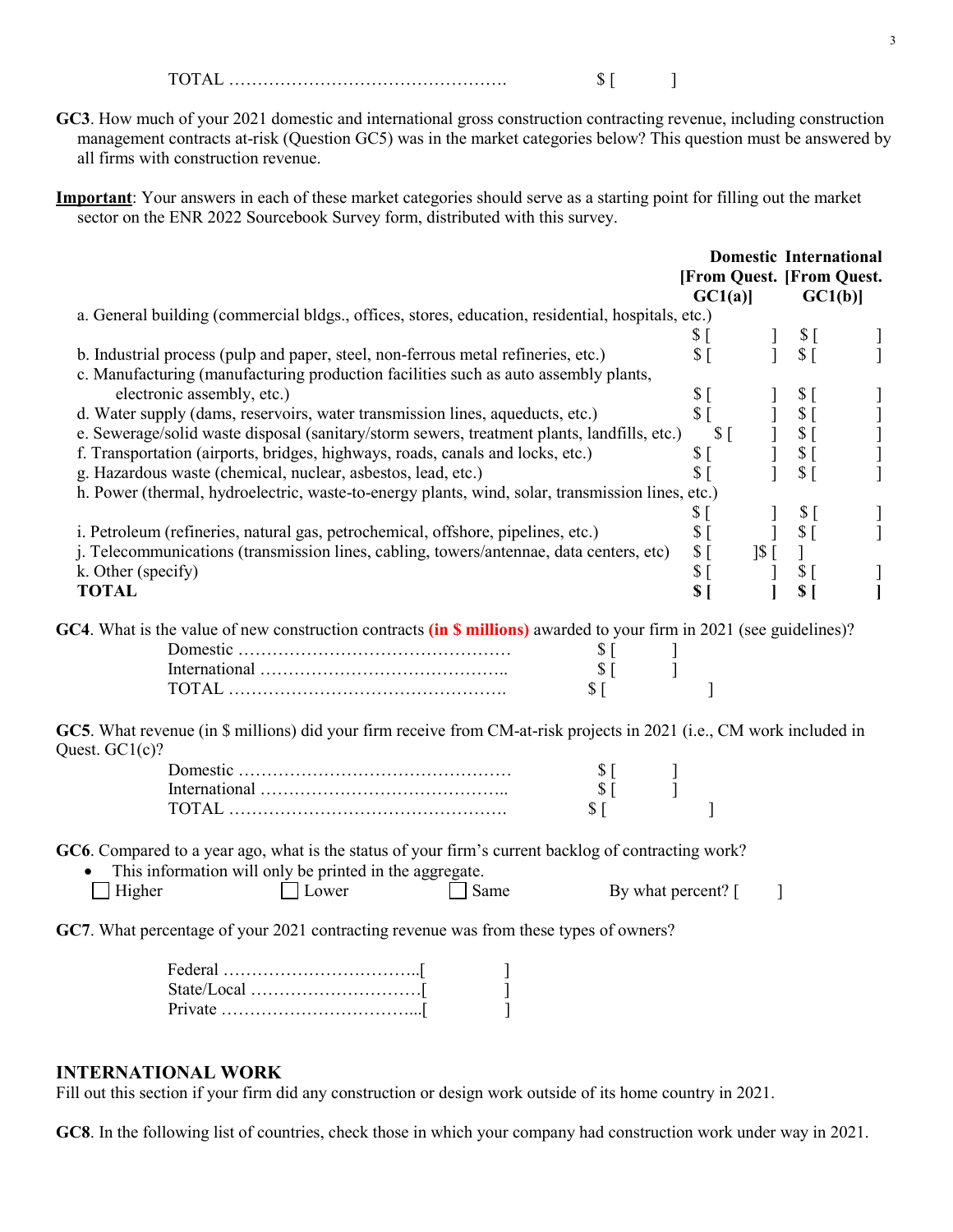| Design<br>Country                 | Country                  | <b>Design</b> | Country                      | Design |
|-----------------------------------|--------------------------|---------------|------------------------------|--------|
| A. NORTH AMERICA                  | 62. Netherlands          |               | 117. Nepal                   |        |
| 1. Canada                         | 63. North Macedonia      |               | 118. Philippines             |        |
|                                   | 64. Norway               |               | 119. Singapore               |        |
| <b>B. LATIN AMERICA</b>           | 65. Poland               |               | 120. Sri Lanka               |        |
| 10. Argentina                     | 66. Portugal             |               | 121. Taiwan                  |        |
| 11. Bolivia                       | 67. Romania              |               | 122. Tajikistan              |        |
| 12. Brazil                        | 68. Russia               |               | 123. Thailand                |        |
| 13. Chile                         | 69. Serbia               |               | 124. Turkmenistan            |        |
| 14. Colombia                      | 70. Slovakia             |               | 125. Uzbekistan              |        |
| 15. Costa Rica                    | 71. Slovenia             |               | 126. Vietnam                 |        |
| 16. Ecuador                       | 72. Spain                |               |                              |        |
| 17. El Salvador                   | 73. Sweden               |               | <b>G. AUSTRALIA/OCEANIA</b>  |        |
| 18. Guatemala                     | 74. Switzerland          |               | 130. Australia               |        |
| 19. Guyana                        | 75. Ukraine              |               | 131. New Zealand             |        |
| 20. Honduras                      | 76. United Kingdom       |               | 132. Pacific Islands         |        |
| 21. Mexico                        |                          |               | 133. Papua New Guinea        |        |
| 22. Nicaragua                     | E. MIDDLE EAST           |               |                              |        |
| 23. Panama                        | 80. Afghanistan          |               | H. NORTH AFRICA              |        |
| 24. Paraguay                      | 81. Bahrain              |               | 140. Algeria                 |        |
| 25. Peru                          | 82. Cyprus               |               | 141. Egypt                   |        |
| 26. Suriname                      | 83. Iran                 |               | 142. Ethiopia                |        |
| 27. Uruguay                       | 84. Iraq                 |               | 143. Libya                   |        |
| 28. Venezuela                     | 85. Israel               |               | 144. Morocco                 |        |
|                                   | 86. Jordan               |               | 145. Niger                   |        |
| <b>C. CARIBBEAN ISLANDS</b>       | 87. Kuwait               |               | 146. Somalia                 |        |
| 30. Cuba                          | 88. Lebanon              |               | 147. Sudan                   |        |
| 31. Greater Antilles <sup>1</sup> | 89. Oman                 |               | 148. Sub Sahara <sup>3</sup> |        |
| 32. Lesser Antilles <sup>2</sup>  | 90. Pakistan             |               | 149. Tunisia                 |        |
| 33. Puerto Rico                   | 91. Qatar                |               |                              |        |
|                                   | 92. Saudi Arabia         |               | I. CENTRAL AND SOUTHERN      |        |
| D. EUROPE                         | 93. Syria                |               | <b>AFRICA</b>                |        |
| 40. Albania                       | 94. Turkey               |               | 150. Angola                  |        |
| 41. Armenia                       | 95. United Arab Emirates |               | 151. Benin                   |        |
| 42. Austria                       | 96. Yemen                |               | 152. Botswana                |        |
| 43. Azerbaijan                    |                          |               | 153. Burkina Faso            |        |
| 44. Belarus                       | F. ASIA                  |               | 154. Burundi                 |        |
| 45. Belgium                       | 100. Bangladesh          |               | 155. Cameroon                |        |
| 46. Bosnia & Herzegovina          | 101. Brunei              |               | 156. Cape Verde Islands      |        |
| 47. Bulgaria                      | 102. Cambodia            |               | 157. Congo Republic          |        |
| 48. Croatia                       | 103. China (P.R.C.)      |               | 158. Gabon                   |        |
| 49. Czech Rep.                    | 104. Diego Garcia        |               | 159. Gambia                  |        |
| 50. Denmark                       | 105. Hong Kong (P.R.C.)  |               | 160. Ghana                   |        |
| 51. Estonia                       | 106. India               |               | 161. Guinea                  |        |
| 51. Finland                       | 107. Indonesia           |               | 162. Ivory Coast             |        |
| 52. France                        | 108. Japan               |               | 163. Kenya                   |        |
| 53. Georgia                       | 109. Kazakhstan          |               | 164. Lesotho                 |        |
| 54. Germany                       | 110. South Korea         |               | 165. Liberia                 |        |
| 55. Greece                        | 110a. North Korea        |               | 166. Malawi                  |        |
| 56. Hungary                       | 111. Kyrgyzstan          |               | 167. Mozambique              |        |
| 57. Ireland                       | 112. Laos                |               | 168. Nigeria                 |        |
| 58. Italy                         | 113. Macau (P.R.C.)      |               | 169. Rwanda                  |        |
| 59. Latvia                        | 114. Malaysia            |               | 170. Senegal                 |        |
| 60. Lithuania                     | 115. Mongolia            |               | 171. Sierra Leone            |        |
| 61. Moldova                       | 116. Myanmar (Burma)     |               | 172. South Africa            |        |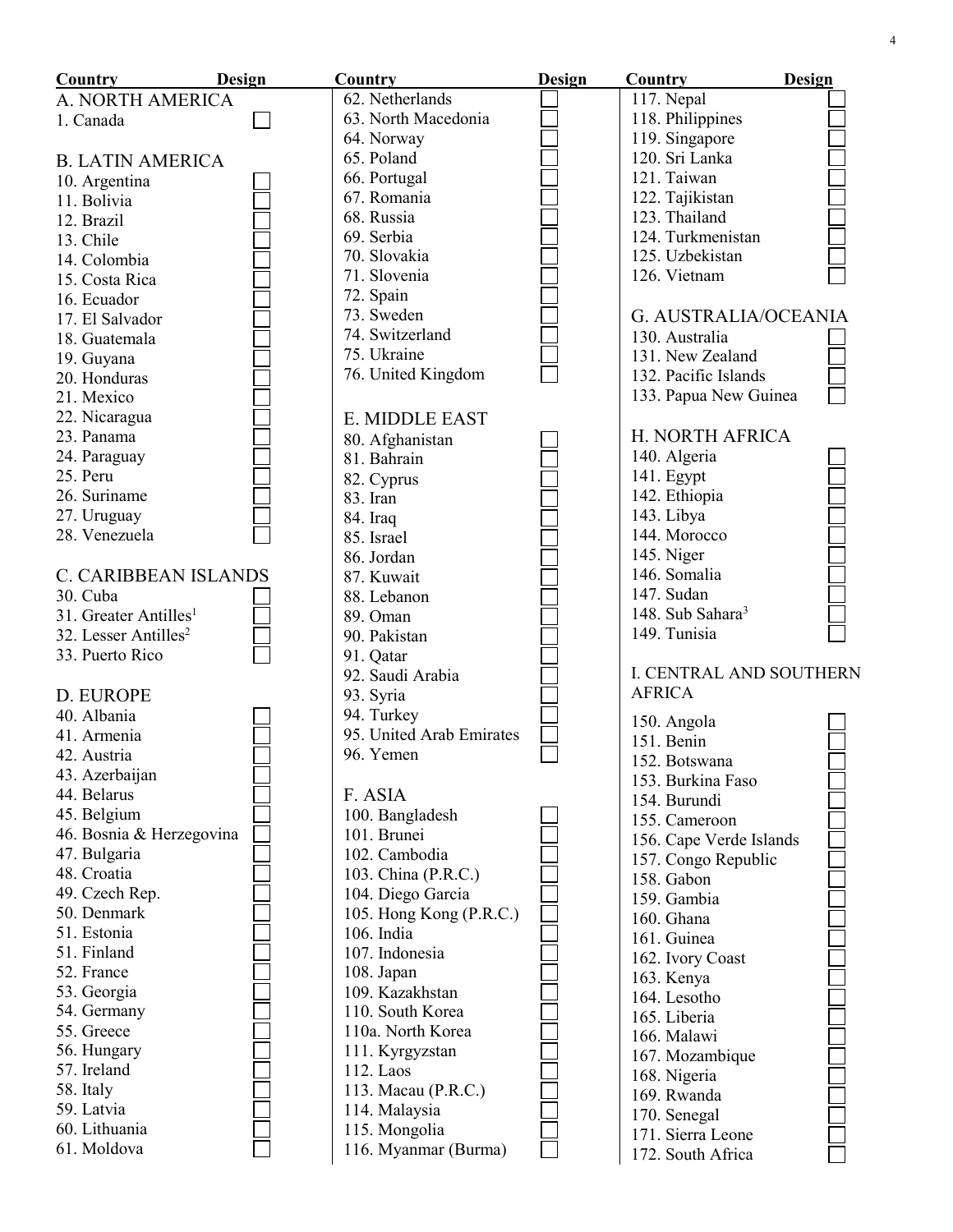| 173. Swaziland         |  |
|------------------------|--|
| 174. Tanzania          |  |
| 175. Uganda            |  |
| 176. D.R.Congo (Zaire) |  |
| 177. Zambia            |  |
| 178. Zimbabwe          |  |
|                        |  |

J. 180. ANTARCTIC/ARCTIC  $\Box$ 

----------------------------------------------

## **FOOTNOTES**

(1) Includes The Dominican Republic, Haiti and Jamaica. (2) Includes The Bahamas, The Leeward and Windward Islands, Trinidad and Tobago and the Virgin Islands. (3) Includes Chad, Eritrea, Mali, Mauritania, Niger, Somalia and South Sudan.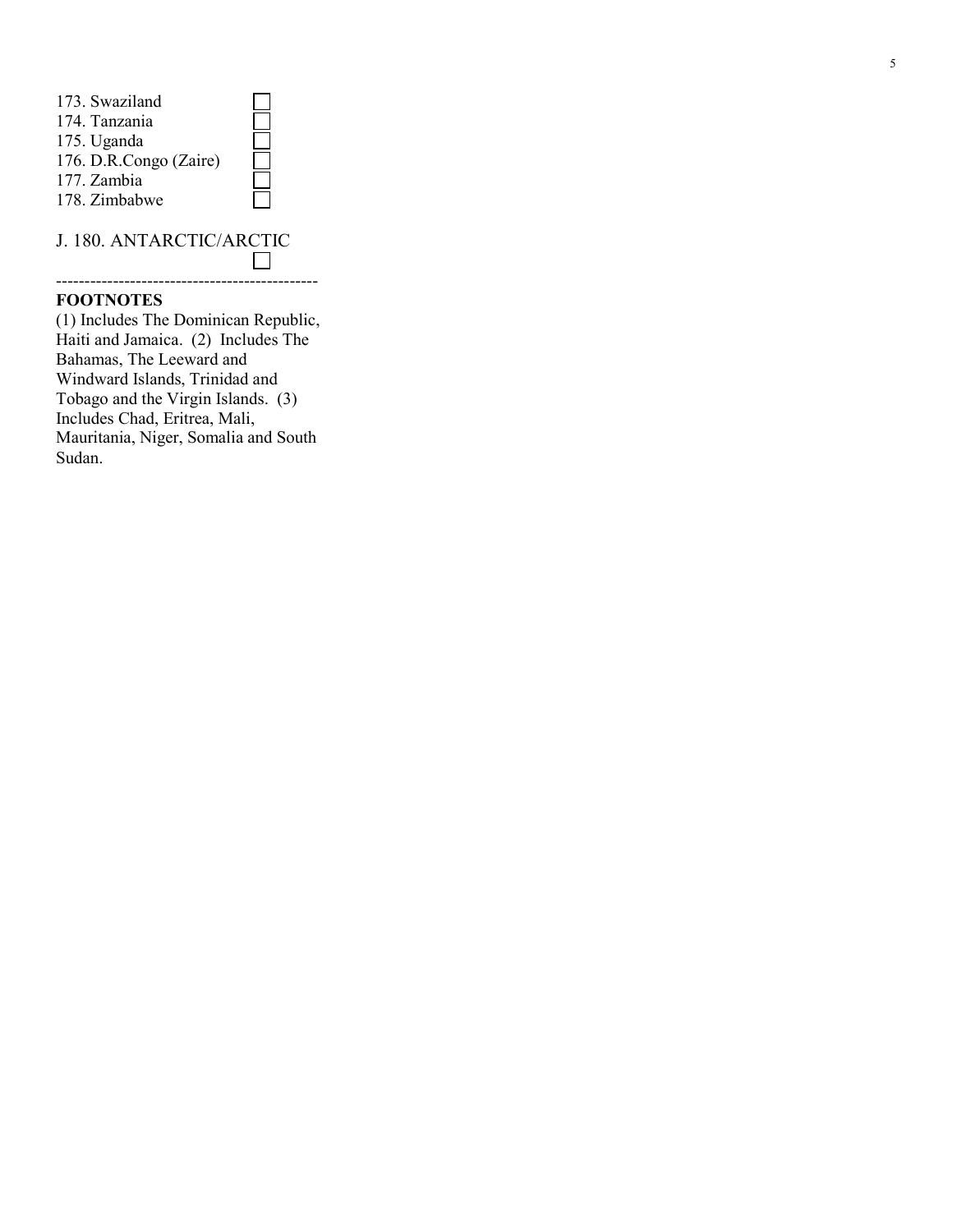# **DESIGN-Top 500 Design Firms**

Fill out this section if your firm received revenue from any design services in 2021.

**Important—-No Double Counting**: Exclude ANY revenue from divisions or subsidiaries that will be allowed to participate on the Top 400, Top 500, Top CM Firms or Top 600 Specialty Contractors under their own name.

#### **DO NOT include the following in Question 5**:

a. Revenue from program management contracts for services managing or coordinating multiple projects for a single owner. Report this program management revenue in CM2.

b. CM and project management work provided on a fee-only basis, which is covered in Question CM1.

c. Contracting revenue reported in Question GC1 or the contracting portion of design-build contracts covered in Question GC2.

| <b>D1</b> . What was your revenue for design services (in <b>\$ millions</b> ) performed in 2021?                |                 |            |  |
|------------------------------------------------------------------------------------------------------------------|-----------------|------------|--|
|                                                                                                                  |                 | $\sqrt{5}$ |  |
| b. International (see page international work section for countries in each region):                             |                 |            |  |
|                                                                                                                  | $S[\ ]$         |            |  |
|                                                                                                                  | $\sqrt{5}$      |            |  |
|                                                                                                                  | $\sqrt{S}$      |            |  |
|                                                                                                                  | $\sqrt{S}$      |            |  |
|                                                                                                                  | $\sqrt{S}$      |            |  |
|                                                                                                                  | $\sqrt{S}$      |            |  |
|                                                                                                                  | \$ <sub>1</sub> |            |  |
|                                                                                                                  | $$$ [           |            |  |
| $(9)$ Central and Southern Africa                                                                                | $$$ [           |            |  |
|                                                                                                                  | S <sub>1</sub>  |            |  |
| TOTAL INTERNATIONAL                                                                                              | \$I             |            |  |
|                                                                                                                  |                 | $S[\ ]$    |  |
| d. What amount of your total design revenue was passed through directly to other design firms or subconsultants? |                 |            |  |
|                                                                                                                  | $\sqrt{5}$      |            |  |
|                                                                                                                  | S <sub>1</sub>  |            |  |
|                                                                                                                  | $\sqrt{5}$      |            |  |
|                                                                                                                  |                 |            |  |
| <b>DESIGN PORTION OF DESIGN BUILD</b>                                                                            |                 |            |  |

system where your firm assumes part of the project risk? (Report any construction revenue from design-build contracts in Question GC2)

#### **ARCHITECTURAL REVENUE (FOR ARCHITECTURAL RECORD MAGAZINE RANKING)**

**D3**. How much of your design revenue in Question D1(c) comes from architectural services (including passthroughs to other design firms)?

| <b>D4</b> . What type of design organization is your firm (check one)? |                     |                     |  |
|------------------------------------------------------------------------|---------------------|---------------------|--|
| Architect                                                              | Engineer-contractor | l Environmental     |  |
| Geotechnical engineer                                                  | Consulting engineer | Landscape architect |  |
| Engineer-architect                                                     | Architect-engineer  | Other (specify)     |  |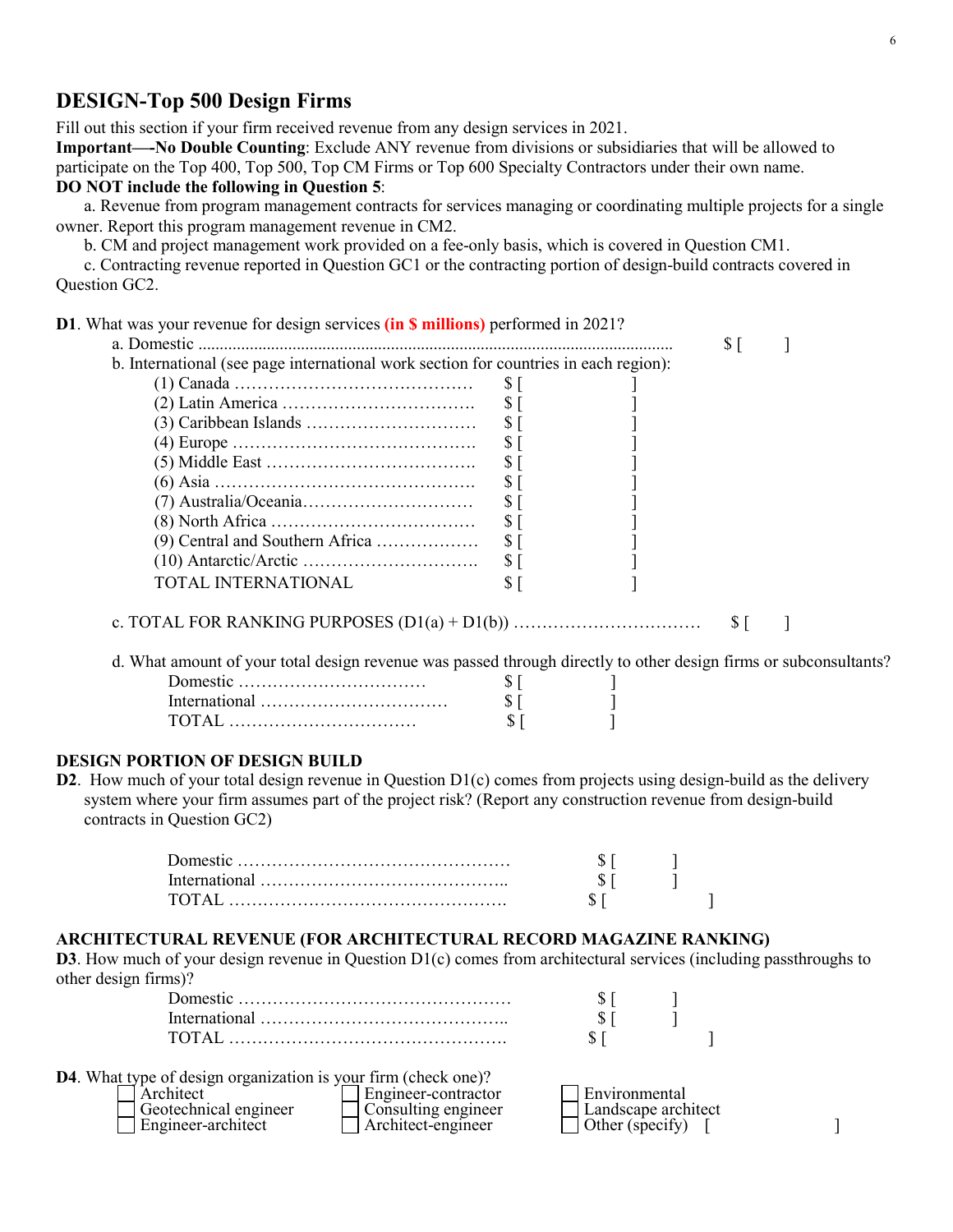**D5**. What type of work does your staff do?

| . Architectural                       | Mechanical      | Civil           |  |
|---------------------------------------|-----------------|-----------------|--|
| Construction management<br>Electrical | Structural      | Planning (type) |  |
|                                       | l ransportation | Environmental   |  |

**D6**. How much of your 2021 design revenue from Question D1(a) and D1(b) was derived from projects in the following categories? This question must be answered by all firms with design revenue.

**Important**: Your answers in each of these market categories should serve as a starting point for filling out the market sector on the ENR 2022 Sourcebook Survey form, distributed with this survey.

|                                                                                                   |                                        |                 | Domestic International |
|---------------------------------------------------------------------------------------------------|----------------------------------------|-----------------|------------------------|
|                                                                                                   | [From Quest. D1(a)] [From Quest.D1(b)] |                 |                        |
| a. General building (commercial bldgs., offices, stores, education, residential, hospitals, etc.) |                                        |                 |                        |
|                                                                                                   | \$[                                    | $S_{\Gamma}$    |                        |
| b. Industrial process (pulp and paper, steel, non-ferrous metal refineries, etc.)                 | $\frac{1}{2}$                          | S <sub>1</sub>  |                        |
| c. Manufacturing (manufacturing production facilities such as auto assembly plants,               |                                        |                 |                        |
| electronic assembly, etc.)                                                                        | \$[                                    | $\S$ [          |                        |
| d. Water supply (dams, reservoirs, water transmission lines, aqueducts, etc.)                     | S <sub>1</sub>                         | \$I             |                        |
| e. Sewerage/solid waste disposal (sanitary/storm sewers, treatment plants, landfills, etc.)       |                                        |                 |                        |
|                                                                                                   | S.                                     | $S_{\Gamma}$    |                        |
| f. Transportation (airports, bridges, highways, roads, canals and locks, etc.)                    |                                        | $\S$ [          |                        |
| g. Hazardous waste (chemical, nuclear, asbestos, lead, etc.)                                      |                                        | $\sqrt{5}$      |                        |
| h. Power (thermal, hydroelectric, waste-to-energy plants, wind, solar, transmission lines, etc.)  |                                        |                 |                        |
|                                                                                                   | S.                                     | $\mathcal{S}$ [ |                        |
| i. Petroleum (refineries, natural gas, petrochemical, offshore, pipelines, etc.)                  | $\mathbb{S}$                           | \$I             |                        |
| j. Telecommunications (transmission lines, cabling, towers & antennae, data centers, etc.)        |                                        |                 |                        |
|                                                                                                   | $\mathbb{S}$                           | $\mathcal{S}$ [ |                        |
| k. Other (specify)                                                                                | $\mathbb{S}$                           |                 |                        |
|                                                                                                   |                                        |                 |                        |
| TOTAL                                                                                             | $\sqrt{S}$                             | $1\$            |                        |
|                                                                                                   |                                        |                 |                        |

**D7**. Compared to a year ago, what is the status of your firm's current backlog of design work?

• This information will only be printed in the aggregate.

| $\Box$ Higher | Lower | Same | By what percent? |
|---------------|-------|------|------------------|
|               |       |      |                  |

**D8**. What percentage of your 2021 design revenue was from these types of owners?

# **INTERNATIONAL WORK**

Fill out this section if your firm did any construction or design work outside of its home country in 2021.

**D9**. In the following list of countries, check those in which your company had construction work under way in 2021 or in which your firm provided design and design-related services in 2021.

| Country                       | Design | .)ountrv | Design | Jountry | Design |
|-------------------------------|--------|----------|--------|---------|--------|
| NORTH AMERICA<br>$\mathbf{A}$ |        | Canada   |        |         |        |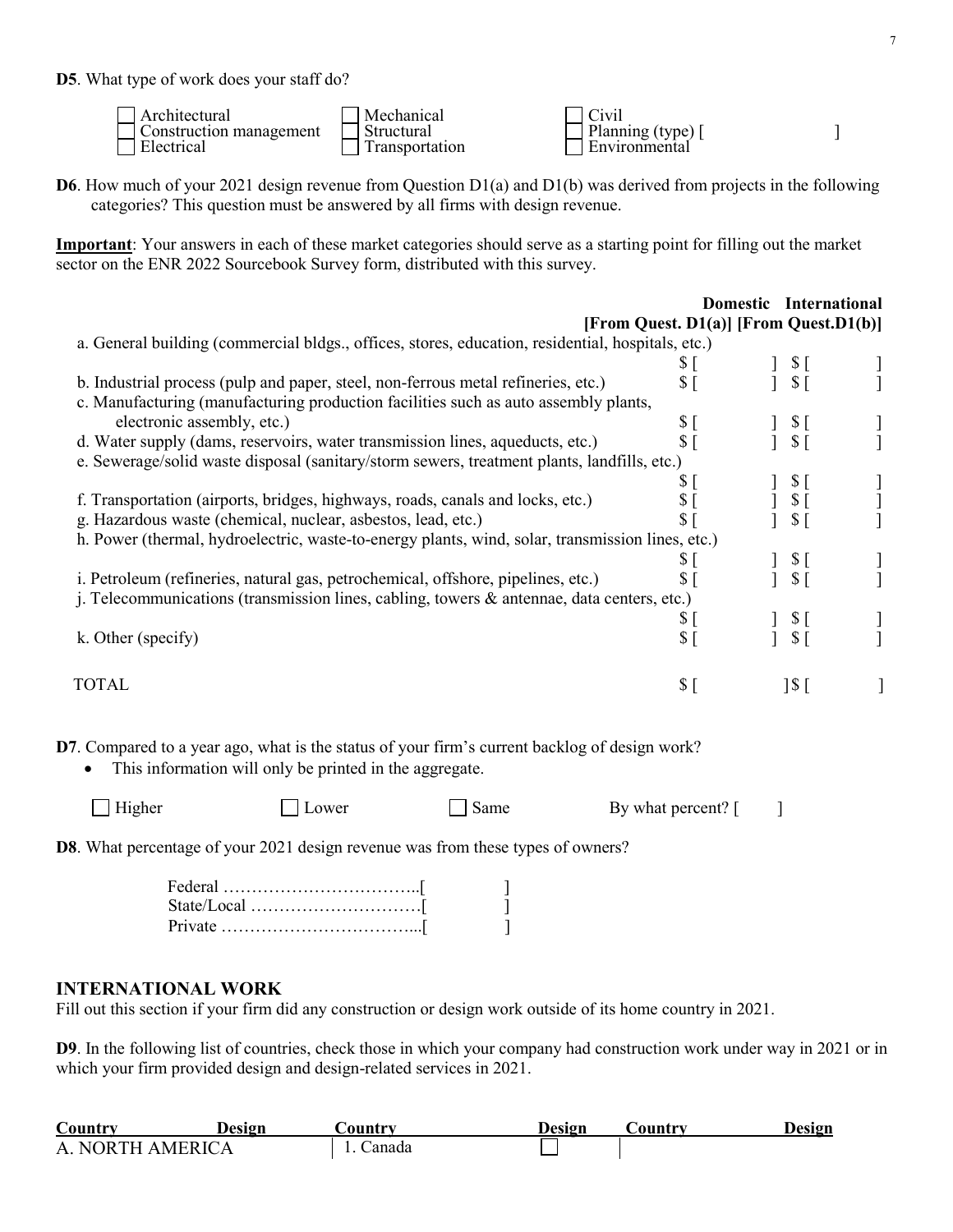| <b>B. LATIN AMERICA</b>                  |  |
|------------------------------------------|--|
| 10. Argentina                            |  |
| 11. Bolivia                              |  |
| 12. Brazil                               |  |
| 13. Chile                                |  |
| 14. Colombia                             |  |
| 15. Costa Rica                           |  |
| 16. Ecuador                              |  |
| 17. El Salvador                          |  |
| 18. Guatemala                            |  |
| 19. Guyana                               |  |
| 20. Honduras                             |  |
| 21. Mexico                               |  |
| 22. Nicaragua                            |  |
| 23. Panama                               |  |
| 24. Paraguay                             |  |
| 25. Peru                                 |  |
| 26. Suriname                             |  |
| 27. Uruguay                              |  |
| 28. Venezuela                            |  |
| <b>C. CARIBBEAN ISLANDS</b>              |  |
| 30. Cuba                                 |  |
| 31. Greater Antilles <sup>1</sup>        |  |
| 32. Lesser Antilles <sup>2</sup>         |  |
| 33. Puerto Rico                          |  |
|                                          |  |
|                                          |  |
|                                          |  |
|                                          |  |
| D. EUROPE<br>40. Albania                 |  |
| 41. Armenia                              |  |
| 42. Austria                              |  |
|                                          |  |
| 43. Azerbaijan                           |  |
| 44. Belarus                              |  |
| 45. Belgium                              |  |
| 46. Bosnia & Herzegovina<br>47. Bulgaria |  |
| 48. Croatia                              |  |
| 49. Czech Rep.                           |  |
| 50. Denmark                              |  |
| 51. Estonia                              |  |
| 51. Finland                              |  |
| 52. France                               |  |
| 53. Georgia                              |  |
| 54. Germany                              |  |
| 55. Greece                               |  |
| 56. Hungary                              |  |
| 57. Ireland                              |  |
| 58. Italy                                |  |
| 59. Latvia                               |  |
| 60. Lithuania                            |  |
| 61. Moldova                              |  |
| 62. Netherlands<br>63. North Macedonia   |  |

| 64. Norway<br>65. Poland<br>66. Portugal<br>67. Romania<br>68. Russia<br>69. Serbia<br>70. Slovakia<br>71. Slovenia<br>72. Spain<br>73. Sweden<br>74. Switzerland<br>75. Ukraine<br>76. United Kingdom                                                                                                                                                                                         |  |
|------------------------------------------------------------------------------------------------------------------------------------------------------------------------------------------------------------------------------------------------------------------------------------------------------------------------------------------------------------------------------------------------|--|
| E. MIDDLE EAST<br>80. Afghanistan<br>81. Bahrain<br>82. Cyprus<br>83. Iran<br>84. Iraq<br>85. Israel<br>86. Jordan<br>87. Kuwait<br>88. Lebanon<br>89. Oman<br>90. Pakistan<br>91. Qatar<br>92. Saudi Arabia<br>93. Syria<br>94. Turkey<br>95. United Arab Emirates<br>96. Yemen                                                                                                               |  |
| F. ASIA<br>100. Bangladesh<br>101. Brunei<br>102. Cambodia<br>103. China (P.R.C.)<br>104. Diego Garcia<br>105. Hong Kong (P.R.C.)<br>106. India<br>107. Indonesia<br>108. Japan<br>109. Kazakhstan<br>110. South Korea<br>110a. North Korea<br>111. Kyrgyzstan<br>112. Laos<br>113. Macau (P.R.C.)<br>114. Malaysia<br>115. Mongolia<br>116. Myanmar (Burma)<br>117. Nepal<br>118. Philippines |  |

| 119. Singapore<br>120. Sri Lanka<br>121. Taiwan<br>122. Tajikistan<br>123. Thailand<br>124. Turkmenistan<br>125. Uzbekistan<br>126. Vietnam                                                     |  |
|-------------------------------------------------------------------------------------------------------------------------------------------------------------------------------------------------|--|
| F. AUSTRALIA/OCEANIA<br>130. Australia<br>131. New Zealand<br>132. Pacific Islands<br>133. Papua New Guinea                                                                                     |  |
| <b>G. NORTH AFRICA</b><br>140. Algeria<br>141. Egypt<br>142. Ethiopia<br>143. Libya<br>144. Morocco<br>145. Niger<br>146. Somalia<br>147. Sudan<br>148. Sub Sahara <sup>3</sup><br>149. Tunisia |  |
| <b>H. CENTRAL AND SOUTHERN</b><br><b>AFRICA</b>                                                                                                                                                 |  |
|                                                                                                                                                                                                 |  |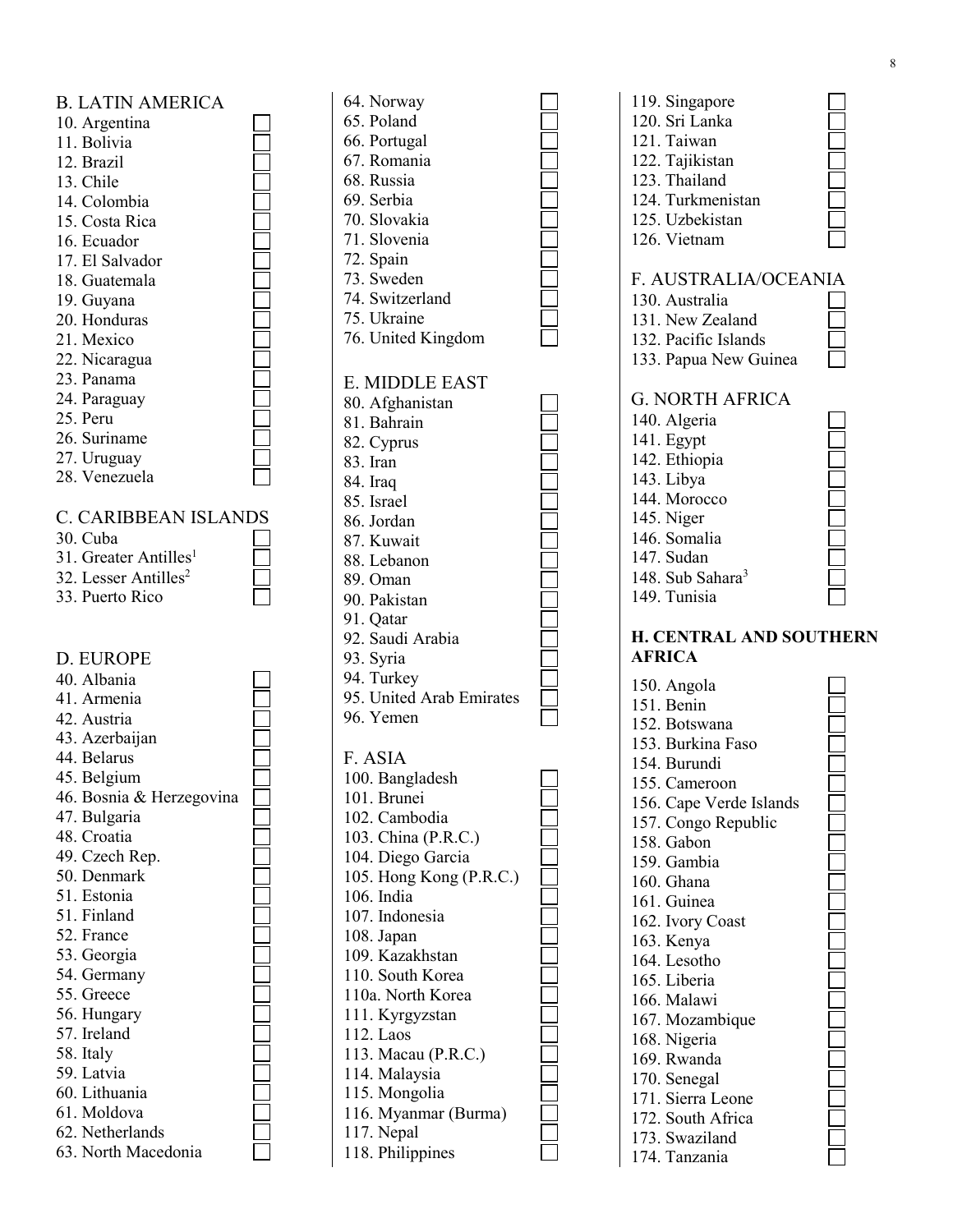| 175. Uganda            |  |
|------------------------|--|
| 176. D.R.Congo (Zaire) |  |
| 177. Zambia            |  |
| 178. Zimbabwe          |  |

# I. 180. ANTARCTIC/ARCTIC

----------------------------------------------

#### **FOOTNOTES**

(1) Includes The Dominican Republic, Haiti and Jamaica. (2) Includes The Bahamas, The Leeward and Windward Islands, Trinidad and Tobago and the Virgin Islands. (3) Includes Chad, Eritrea, Mali, Mauritania, Niger, Somalia and South Sudan.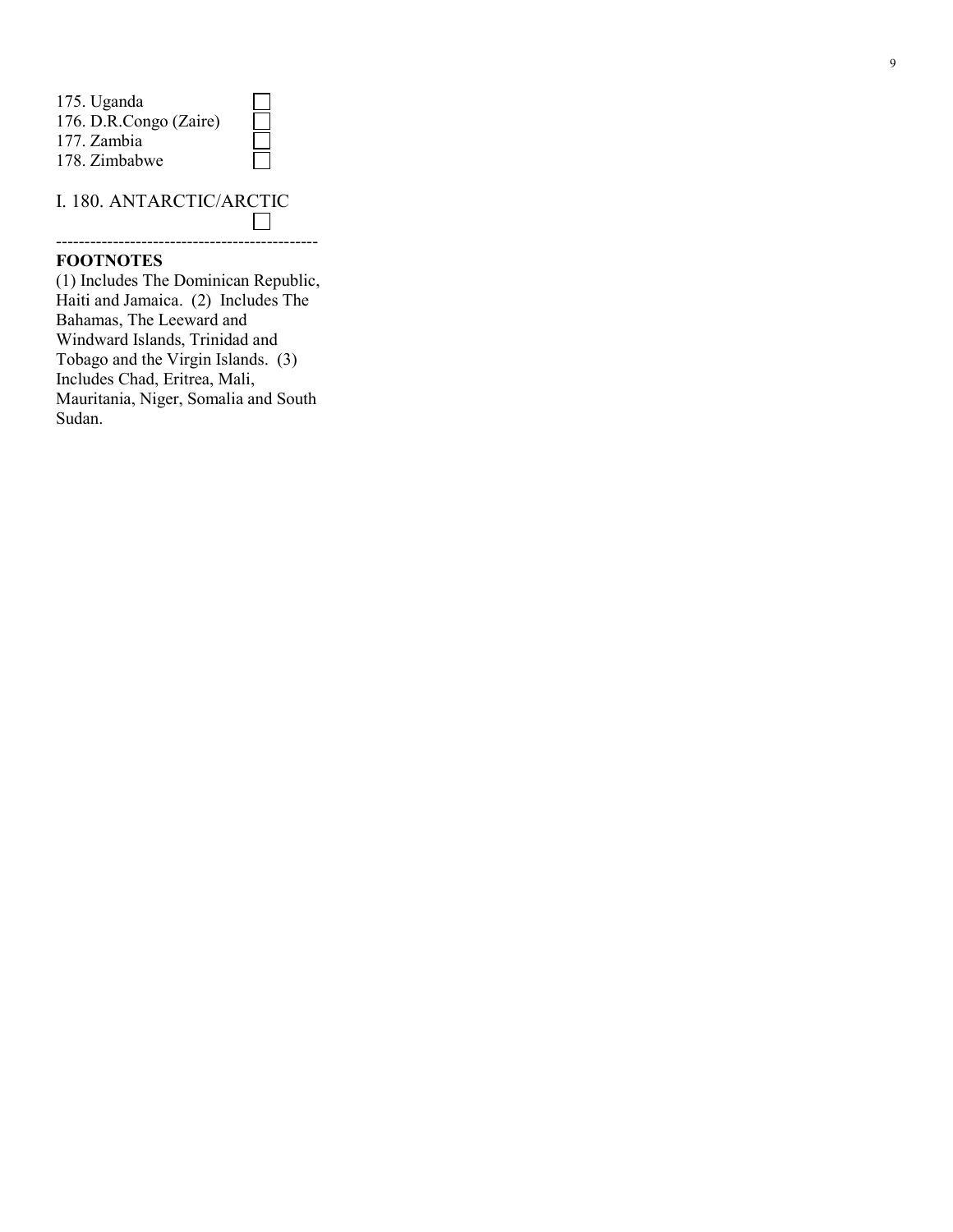# **CM/PM-for-fee – Top 100 CM-for-fee/PM-for-fee**

Fill out this section if your firm provided construction management and/or program management services in 2021 on a fee-only basis (see guidelines).

- Please enter CM-at-Risk revenue in question GC5.
- Please note the distinction between construction management, which is directed to a single project, and program management, which involves conceptualizing, planning and supervising multiple projects for a single owner.

## **CONSTRUCTION MANAGEMENT FOR FEE ONLY**

**CM1**. What were your gross fees **(in \$ millions)** in 2021 for CM, or project management services provided on a fee-only basis?

- Exclude program management fees that belong in CM2 below.
- Please include only your fees for professional management services and NOT revenue or pass-throughs from design or construction of the project itself.

#### **PROGRAM MANAGEMENT FEES**

**CM2**. What were your gross fees **(in \$ millions)** in 2021 from program management contracts for services managing or coordinating multiple projects for a single owner?

• Please include only your fees for professional management services and NOT revenue or pass-throughs from the design or construction of the project itself.

| T(Y Y) |  |
|--------|--|

**CM3**. What percentage of your 2021 construction-for-fee or program management-for-fee revenue was from these types of owners?

| $Private \dots \dots \dots \dots \dots \dots \dots \dots \dots \dots \dots$ |  |
|-----------------------------------------------------------------------------|--|

# **GENERAL BUSINESS**

None of the information on this page, except for the subsidiaries list (Question M8), will be published. It will be kept strictly confidential and used for statistical purposes ONLY. Companies will not be identified.

**M4**. Did your company make a net pre-tax, pre-bonus profit on gross revenue on your construction and/or design operations in 2021?

| In the U.S.          | $\Box$ YES [ | % of year-end revenue NO    % of year-end revenue   |  |  |
|----------------------|--------------|-----------------------------------------------------|--|--|
| Outside home country | $\Box$ YES [ | 1% of year-end revenue □NO [ 1% of year-end revenue |  |  |

**M5**. Did your company increase or decrease its professional staff in 2020?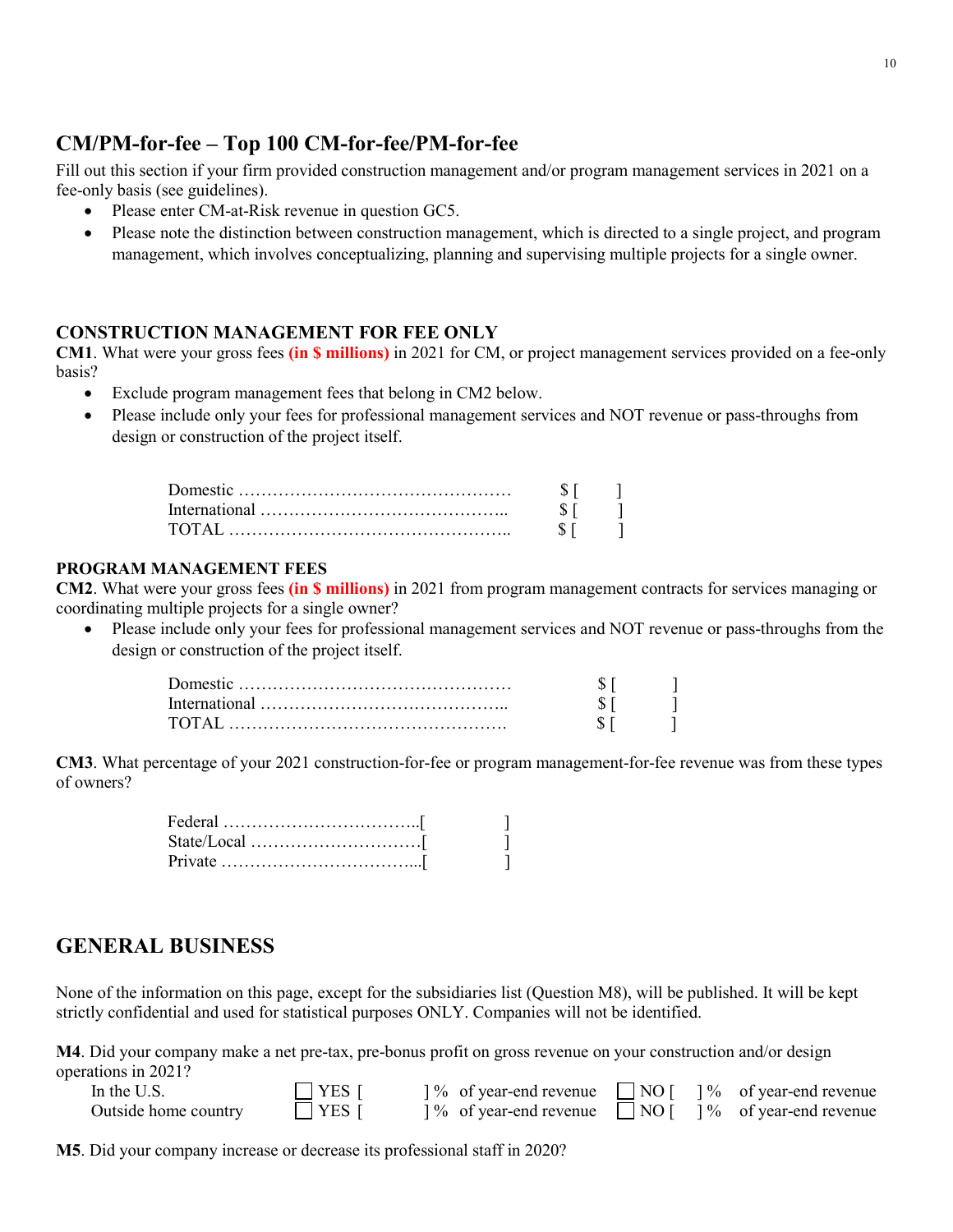|                                                                                                                                                                          | U.S. office<br>International office                                                                                                                      | Increase $\lceil \ \rceil \%$<br>Increase $\lceil \ \rceil \%$ | Decrease $\lceil \ \rceil \%$<br>Decrease $\lceil \ \rceil \%$ | Little or no change<br>Little or no change |  |  |  |  |  |
|--------------------------------------------------------------------------------------------------------------------------------------------------------------------------|----------------------------------------------------------------------------------------------------------------------------------------------------------|----------------------------------------------------------------|----------------------------------------------------------------|--------------------------------------------|--|--|--|--|--|
| M6.                                                                                                                                                                      | A. Is your firm wholly or partly owned by any another firm?<br>Wholly-owned $\Box$ YES<br>N <sub>O</sub><br>$\Box$ YES<br>Partly-owned<br>N <sub>O</sub> |                                                                |                                                                |                                            |  |  |  |  |  |
|                                                                                                                                                                          | B. If either answer in part A is yes, what is the name of your corporate parent firm and its city and country?                                           |                                                                |                                                                |                                            |  |  |  |  |  |
|                                                                                                                                                                          | Firm<br>State                                                                                                                                            |                                                                | City<br>Country                                                |                                            |  |  |  |  |  |
| C. If either answer in part A is yes, is your corporate parent participating in ENR's surveys and including any<br>of your revenue in its answers? YES<br>N <sub>O</sub> |                                                                                                                                                          |                                                                |                                                                |                                            |  |  |  |  |  |
|                                                                                                                                                                          | <b>M7.</b> How many employees do you have? [                                                                                                             |                                                                |                                                                |                                            |  |  |  |  |  |

**M8**. What are your firm's major operating subsidiaries (excluding branch offices) whose 2021 data you included in this survey?

| <b>COMPANY</b> | <b>LOCATION</b> |
|----------------|-----------------|
|                |                 |
|                |                 |
|                |                 |
|                |                 |
|                |                 |
|                |                 |
|                |                 |
|                |                 |
|                |                 |
|                |                 |
|                |                 |
|                |                 |
|                |                 |
|                |                 |
|                |                 |

# **VERIFY**

Please double check:

• Totals should include domestic + international work unless specified otherwise.

• Do not include contracts for construction management on a fee-only basis (Question CM1) with either CM-at-risk (Question GC5) or gross revenue (Question GC1)

• Do not include design-related program management revenue (Question CM2) with your direct design revenue (Question D1)

• Lines  $GC2 + GC5$  should not exceed line  $GC1(c)$ .

• Lines  $GC1(c) + D1(c) + CM1 + CM2$  should not exceed total company revenue reported in your corporate financial statement.

# **CORPORATE INFORMATION**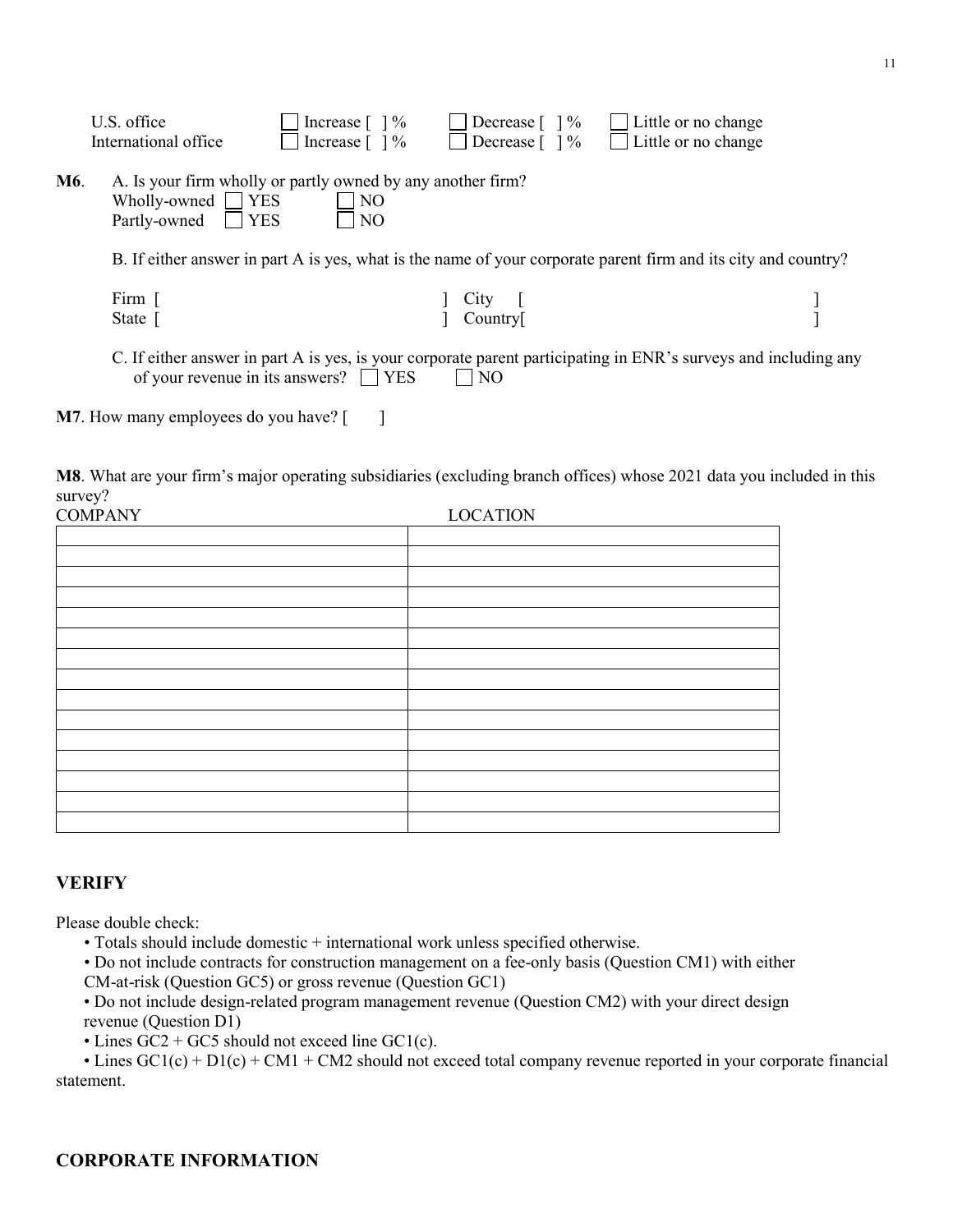| Who is your chief executive officer?<br>Name [        | Title [ |           |  |
|-------------------------------------------------------|---------|-----------|--|
| Who is your chief operating officer?<br>Name [        | Title   |           |  |
| Who is your chief financial officer?<br>Name $\lceil$ | Title   | $\sim$ 1. |  |
| Who is your business development officer?<br>Name     | Title   | $\sim$ 1. |  |
| Who is your public relations officer?<br>Name [       | Title   |           |  |
| Who is your human resources officer?<br>Name          | Title   |           |  |

# **CONTACT INFORMATION**

**M9**. Would you, or someone at your company, be available to provide on-the-record comments for any ENR news story reporting the results of this survey?<br>1. Yes

- 1. Yes
- 2. No

[IF M9=YES]

**M10**. Contact for Comments 1. Name [ ] 2. Title [ ] 3. E-Mail [ ] 4. Telephone number[ ]<br>5. Extension [ ] Extension [

# **M11**. VERY IMPORTANT: Who should be our main survey contact(s) moving forward?

| Name                   | E-Mail address               |  |
|------------------------|------------------------------|--|
| Title                  | Telephone number[            |  |
| Company [              | Fax number                   |  |
| Address [              |                              |  |
| City, state, $zip \ [$ |                              |  |
| Alternate Name [       | Alternate E-Mail address [   |  |
| Alternate Title [      | Alternate Telephone number [ |  |